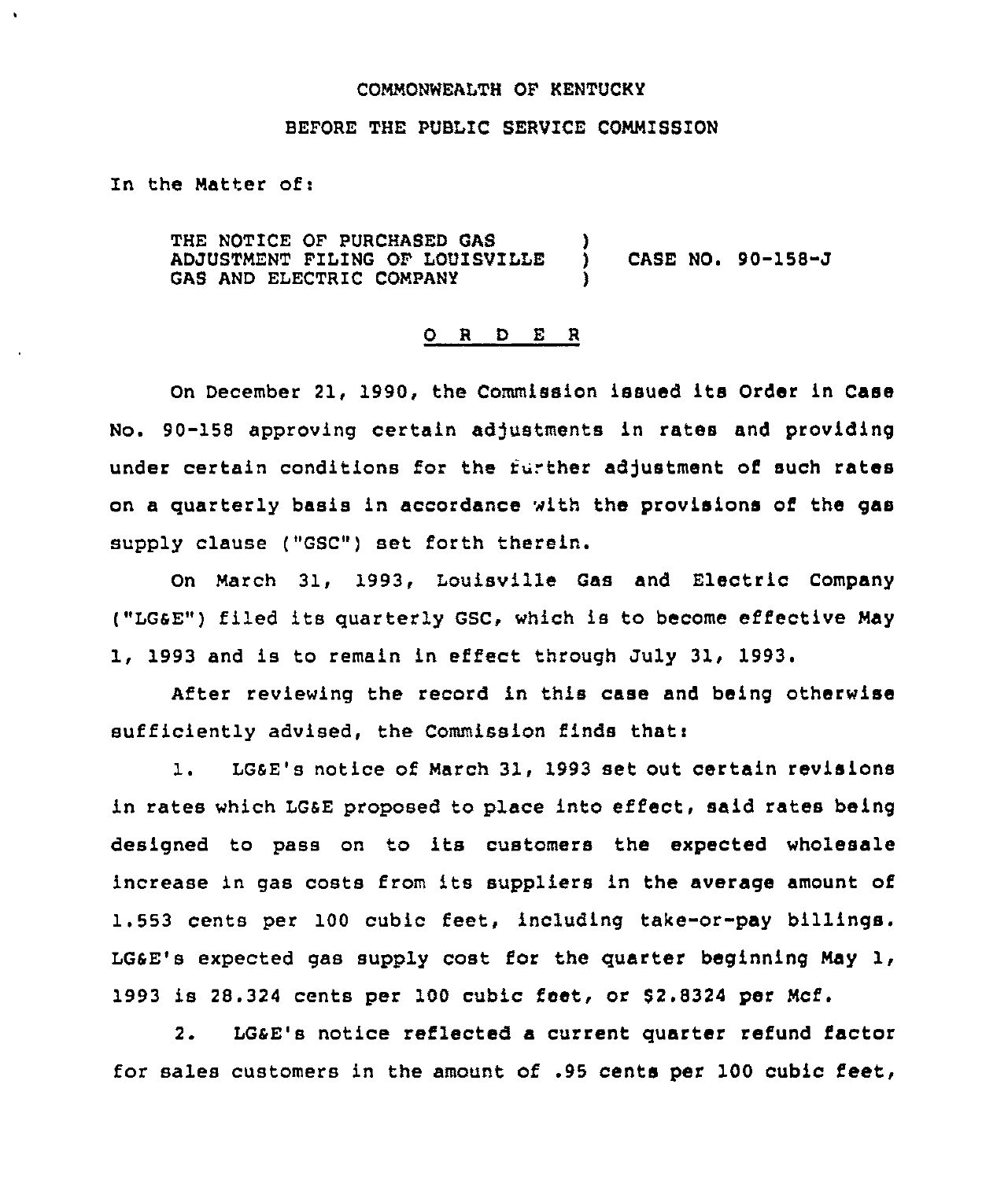along with a refund factor of .062 cents per 100 cubic feet for transportation customers. These amounts were calculated to flow through refunds from Texas Gas Transmission corporation which LGsE received on January 19, 1993.

 $\bullet$ 

3. LG&E proposed a current quarter actual adjustment of (1.077) cents per 100 cubic feet to compensate for over-recovery of gas cost by the Company through the operation of its gas oost recovery procedure during the months of November and December 1992 and January 1993. The total actual adjustment of (.539) cents per 100 cubic feet is designed to correct the current over-recovery as well as under- and over-colleotions from three previous quarters.

4. LG&E proposed a balance adjustment in the amount of .323 cents per 100 cubic feet, which replaces the previous adjustment of .100 cents. This balance adjustment compensates for under-collections which occurred as a result of previous actual and balance adjustments.

5. The combined effect of the above adjustments is LG&E's proposed total gas supply cost component of 27. 158 cents per 100 cubic feet, <sup>a</sup> decrease from its last approved GSC of .<sup>163</sup> cents per 100 cubic feet, or 1.63 cents per Mcf. This decrease represents the combined effect of the supplier increase, actual, balance, and refund adjustments.

6. The adjustment in rates set out in the Appendix to this Order, determined under the GSC provisions approved by the Commission in its Order in Case No. 90-158 dated December 21, 1990,

 $-2-$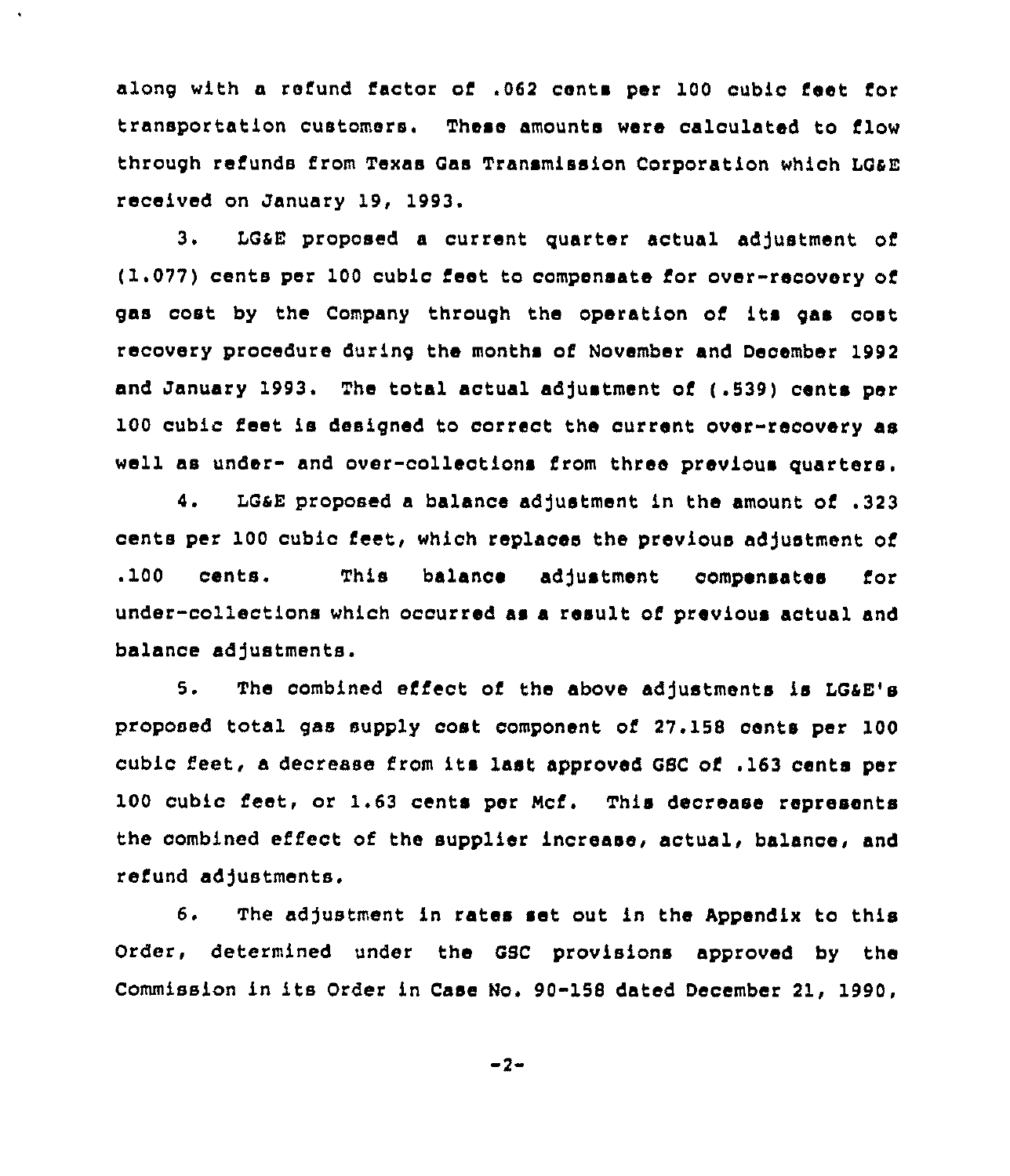is fair, just, and reasonable, in the public interest, and should be effective with 9as supplied on and after Nay 1, 1993.

IT IS THEREFORE ORDERED that:

1, The rates in the Appendix, attached hereto and incorporated herein, are fair, Just, and reasonable and are approved effective with 9as supplied on and after Nay 1, 1993.

2. Within 30 days from the date of this Order, LQaE shall file with this Commission its revised tariffs setting out the rates authorised herein.

Done at Frankfort, Kentucky, this 29th day of April, 1993.

PUBLIC 8ERVICE CONNI88ION

 $\sum_{\text{the term }n}$ Chairma

halrman

Commissione  $1/2$ 

ATTEST:

Executive Director